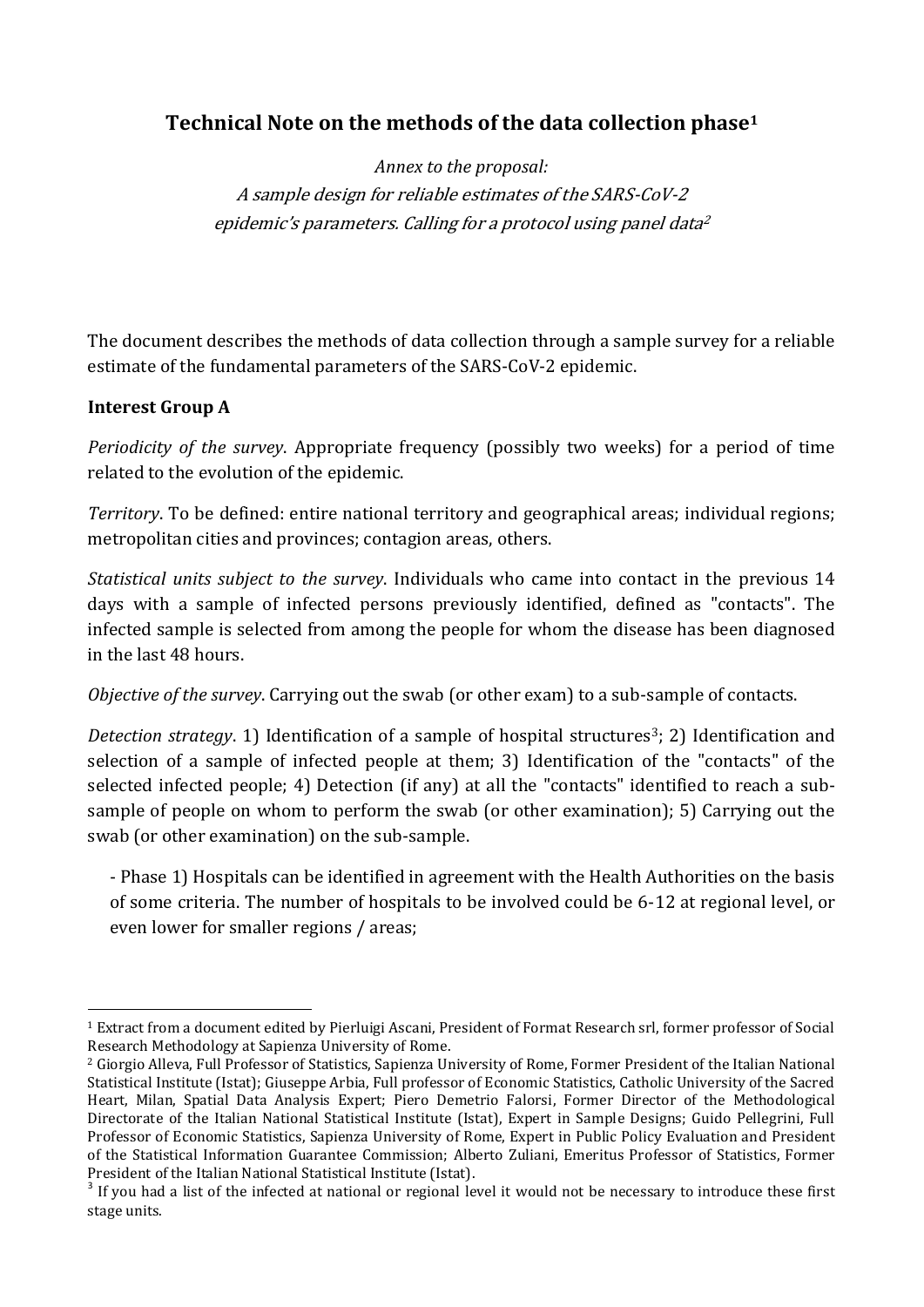- Phase 2) A sample of 200 infected people is selected at the hospital facilities, according to criteria to be agreed with the Health Authorities;

- Phase 3) The detection of the infected people is carried out with the aim of identifying all the individuals with whom they came into contact in the 14 days preceding the onset of the disease4. The operators in charge of data collection in the field will be faced with infected patients hospitalized and infected in forced quarantine at their homes based on the indication of the hospital structures. Among the former, a distinction must be made between people who are able / unable to hold an interview to find out the names and references of the individuals with whom they have come in contact in the last 14 days. The interviews are carried out face to face in CAPI<sup>5</sup> mode by subjects equipped with the necessary protective devices. The collected data is transmitted in real time to a centralized database. Those infected who are unable to take the interview are replaced by relatives or friends, identified in collaboration with the hospital structures. Providing an average number of 25 contacts per person infected, the output of the activity consists of a database of approximately 5,000 names.

- Phase 4) Interview with the 5,000 "contacts" identified in phase 3 with the aim of identifying a sub-sample of individuals on whom to perform the swab (or other exam<sup>6</sup>) through a pre-screening questionnaire, proposed in CATI<sup>7</sup> mode. The output consists of a database consisting of a sub-sample of 1,000 individuals on which to perform the swab.

- Phase 5) Carrying out the swab (or other exam) to the 1,000 identified individuals.

Working times and some aspects of method. Phase 1 is performed upstream of the sample survey. The activities envisaged in phases 2, 3, 4 and 5 can be carried out over the course of two weeks and even a week, except for phase 5, conditioned by the response times of the analysis laboratories. Replications may last a shorter time.

| Hospitals involved                                               | $6 - 12$ |
|------------------------------------------------------------------|----------|
| Infected persons involved                                        | 200      |
| Average contacts for each infected person                        | 25       |
| Contacts of the infected people to be interviewed                | 5.000    |
| <i>(possibly reduced to)</i>                                     | 1.000    |
| 20% contact sub-sample on which to make the swab (or other exam) | 1.000    |

*Summary table (referred to the space-time domain of interest)*

5 CAPI: Computer Assisted Personal Interview.

<sup>1</sup>  $4$  The date from which to start the 14-day count must be defined: the day on which the first symptoms were felt, the day the disease was diagnosed, the day of hospitalization.

<sup>&</sup>lt;sup>6</sup> This phase could be skipped by randomly selecting the sub-sample of 1,000 units, in addition to the reserves, from the 5,000 names identified in the previous phase.

<sup>7</sup> CATI: Computer Assisted Telephone Interview.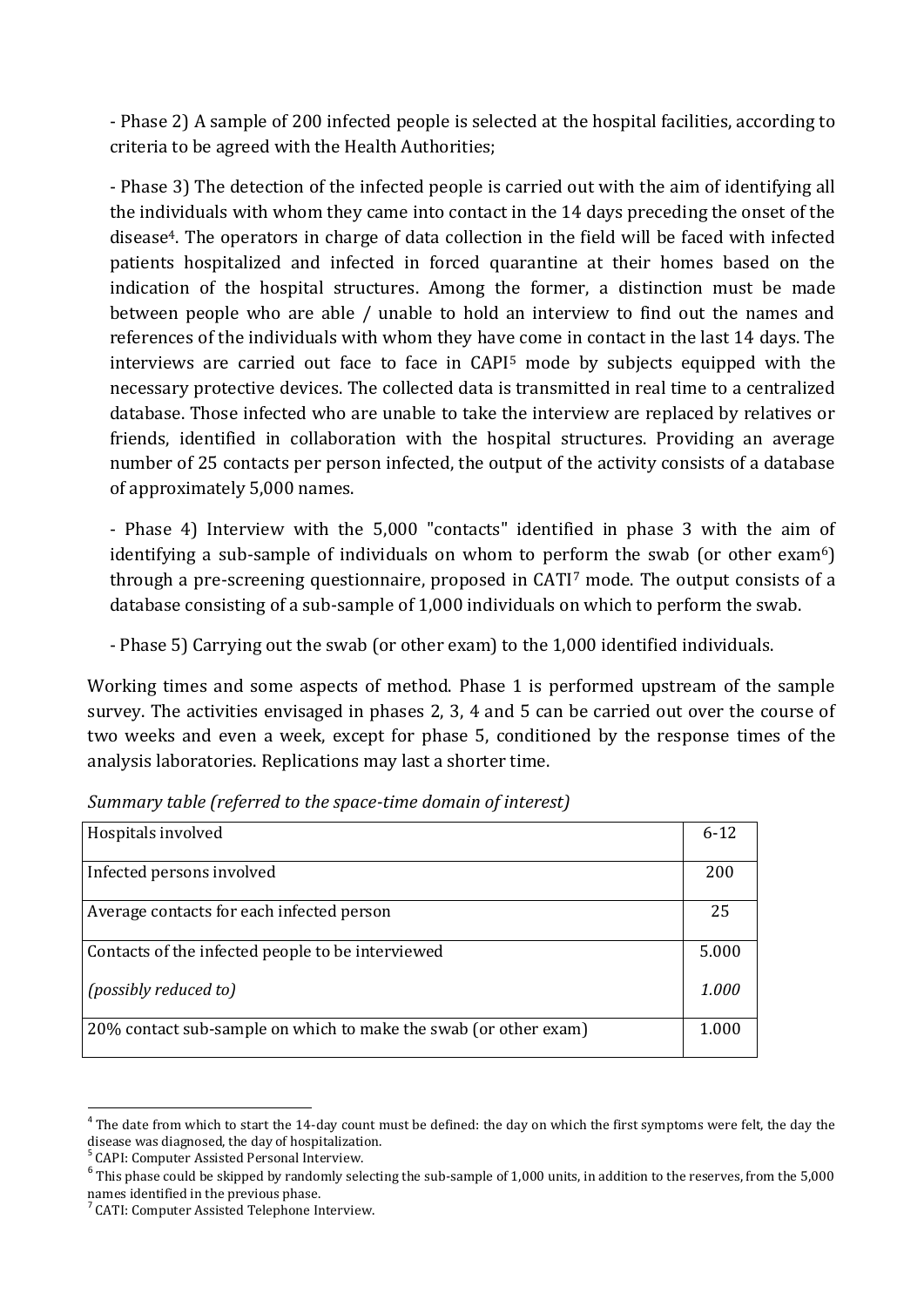#### **Interest Group B**

*Type of investigation*. Samples, based on a panel of individuals regularly detected at specific time intervals over a period of time related to the evolution of the epidemic.

*Periodicity of the survey*. Survey carried out every fourteen days8.

*Territory*. To be identified: entire national territory; single region; contagion area etc.

*Statistical units subject to the survey*. Presumably healthy individuals, not involved in any way with individuals from interest group A.

*Sample size*. 1,000 individuals.

Objective of the survey. Carrying out the swab (or other exam) at the panel with the aim of identifying the possible onset of the disease in some individuals within the following 14 days.

*Data collection strategy*. 1) Construction of the sampling plan and survey questionnaire; 2) Construction of the panel by means of a CATI survey; 3) Carrying out the swab (or other exam) to the individuals of the panel; 4) Identification of the "contacts" in the previous 14 days of the people who were infected; 5) Making the swab to a sub-sample of these "contacts".

- Phase 1) The survey questionnaire must take into account some characteristics of people related to the risk of contagion and suffer serious consequences; among these, in addition to the age and type of family unit, the propensity to travel, in particular by dividing between: a) people who continue to move frequently and therefore more exposed to infection; b) people who have few contacts with others living a regime similar to that of people in quarantine.

- Phase 2) The panel is constructed through a CATI survey, remembering that the 1,000 participants must be available to perform the swab (or other exam) every 14 days (or less) for a period of time related to the evolution of the epidemic9. If the survey was mandatory, and even in the case of a justified interest on the part of the population to undergo the test, the panel construction procedure could be quite rapid. If the 1,000 cases were found in 100 different municipalities, twenty teams of two people each - suitably trained by the Civil Protection - would be able to administer the 1000 swabs in a relatively short time, to which would be added that of the laboratory. It is also necessary to provide for the replacement between 20 and 25% of the participants in the panel for routine maintenance10.

- Phase 3) Carrying out the swab (or other exam) for the members of the panel.

 8 Possibly more closely, taking into account the median latency interval for the appearance of symptoms after infection.

 $9$  In the event that the population should instead be resistant, experience suggests contacting a sample ten times greater than that of the panel, in particular if you want to avoid, for reasons of speed, to replicate contact attempts beyond measure and docking. On the other hand, limiting these attempts can induce a systematic distortion of some characteristics of the panel. There is therefore a trade-off, in the specific context, between speed and representativeness.

 $10$  To ensure the replacements of the statistical units that decide to abandon the investigation, which are no longer eligible because they are infected, etc.